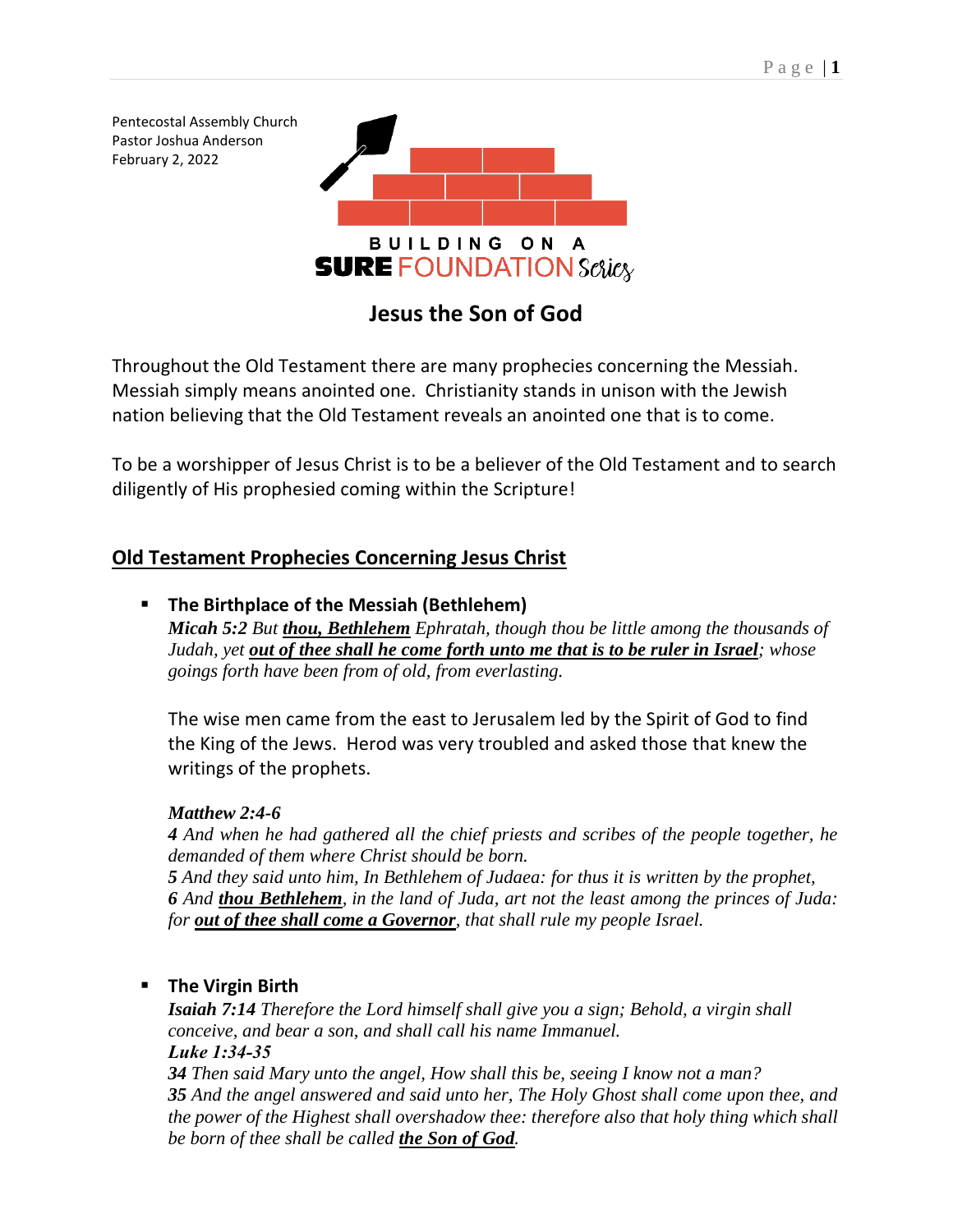#### ▪ **Out of Egypt**

Just as the life of Moses was threatened as a child and escaped death, there was prophecy concerning the birth of Jesus coming out of Egypt.

*Hosea 11:1 When Israel was a child, then I loved him, and called my son out of Egypt.*

#### *Matthew 2:14-15*

*14 When he arose, he took the young child and his mother by night, and departed into Egypt:*

*15 And was there until the death of Herod: that it might be fulfilled which was spoken of the Lord by the prophet, saying, Out of Egypt have I called my son.*

#### ▪ **The Promised Forerunner – John the Baptist**

#### *Isaiah 40:3-5*

*3 The voice of him that crieth in the wilderness, Prepare ye the way of the LORD, make straight in the desert a highway for our God.*

*4 Every valley shall be exalted, and every mountain and hill shall be made low: and the crooked shall be made straight, and the rough places plain:*

*5 And the glory of the LORD shall be revealed, and all flesh shall see it together: for the mouth of the LORD hath spoken it.*

*John 1:23 He said, I am the voice of one crying in the wilderness, Make straight the way of the Lord, as said the prophet Esaias.*

# **The New Testament is declaring the Fulfillment of the Old Testament concerning the Messiah**

- When searching through Scripture for an understanding of who Jesus Christ is, one must understand the intent of the Scripture.
- In interpretating the Old and New Testament revelation of Jesus, there is no written understanding to reveal a second person in the Godhead but rather an intent to prove Jesus, born of a woman truly was the Son of God, the Messiah, the Sent One.

*Isaiah 28:16 Therefore thus saith the Lord GOD, Behold, I lay in Zion for a foundation a stone, a tried stone, a precious corner stone, a sure foundation: he that believeth shall not make haste.*

• Peter declared Jesus to be that stone*. "This is the stone which was set at nought of you builders, which is become the head of the corner" (Acts 4:11).* Peter gave reference to the *Isaiah 28:16* prophecy, *"Wherefore also it is contained in the scripture, Behold, I lay in Sion a chief corner stone, elect, precious: and he that believeth on him shall not be confounded" (1 Peter 2:6).*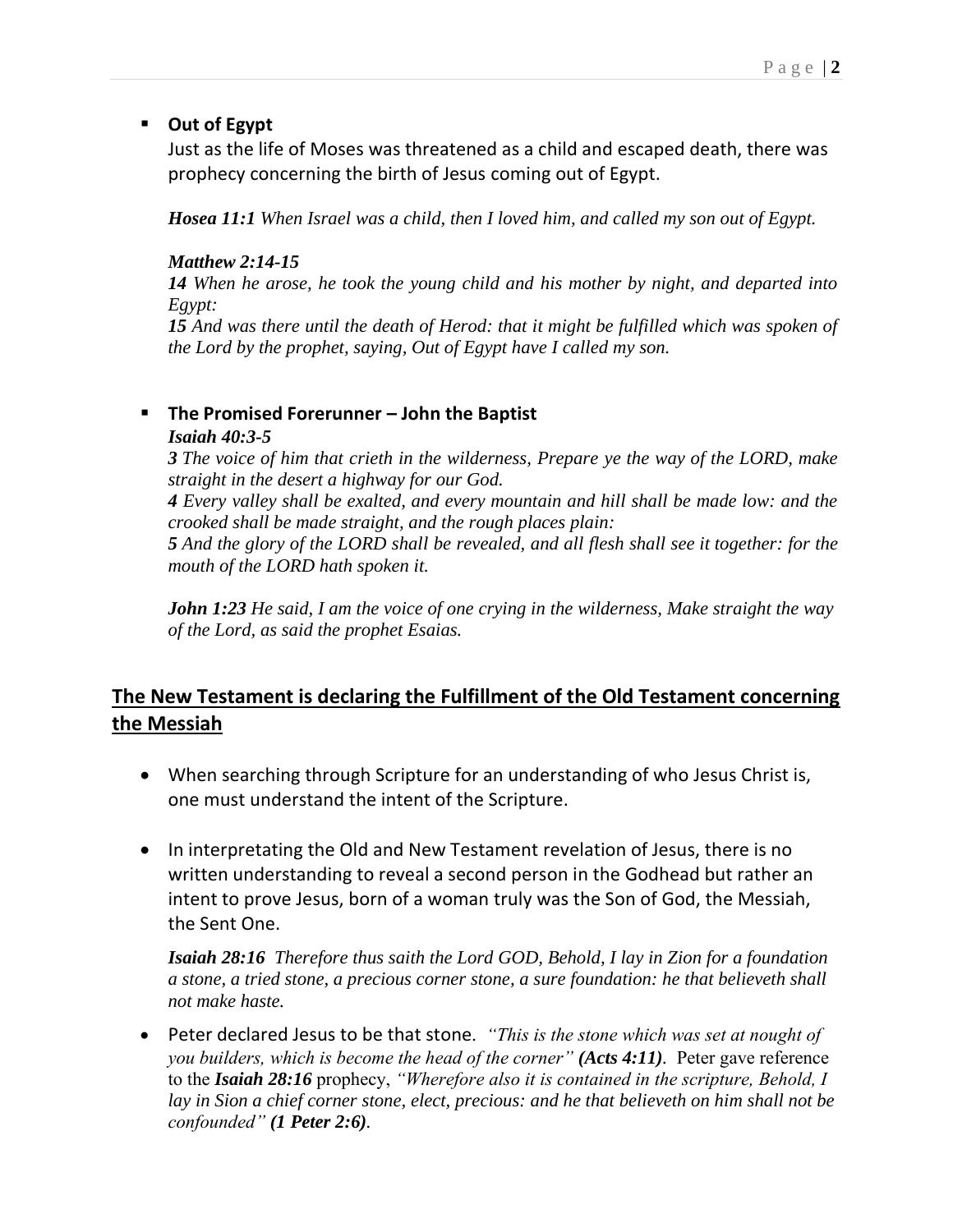- God called Abraham to leave his country and his family, to seek out a promised land. The Lord also spoke to him that not only would his family be blessed, but also every family/nation of the earth would be blessed through his seed. *"In thee shall all families of the earth be blessed" (Genesis 12:3).*
- Both Isaac and Jacob were included in the prophecies concerning their offspring. God told Abraham concerning Isaac, *"Sarah thy wife shall bear thee a son indeed; and thou shalt call his name Isaac: and I will establish my covenant with him for an everlasting covenant, and with his seed after him." (Genesis 17:19).* God came to Jacob in a dream and told him what He had already promised Abraham, *"and in thy seed shall all the families of the earth be blessed" (Genesis 28:14).*
- These prophecies concerning the offspring of Abraham, Isaac and Jacob were documented as fulfilled in the record of Jesus' genealogy written in the Gospels. *"Which was the son of Jacob, which was the son of Isaac, which was the son of Abraham" (Luke 3:34).*
- The book of Acts chapter 3 records the healing of the lame man. When the news was spread about many came to hear an explanation. *"All the people ran together unto them in the porch that is called Solomon's, greatly wondering" (Acts 3:11).* Peter began to preach a message about Jesus Christ, telling the crowd that the power was not his own, but rather the miracle was done by the power of Jesus, the Son of God. This sermon comes to an end with Peter reminding them of the promise to Abraham and declaring that Jesus was that promise fulfilled.

#### *Acts 3:24-26*

*24 Yea, and all the prophets from Samuel and those that follow after, as many as have spoken, have likewise foretold of these days.*

*25 Ye are the children of the prophets, and of the covenant which God made with our fathers, saying unto Abraham, And in thy seed shall all the kindreds of the earth be blessed.*

*26 Unto you first God, having raised up his Son Jesus, sent him to bless you, in turning away every one of you from his iniquities.*

- Peter was telling the nation of Israel, the descendants of Abraham, Isaac and Jacob that they were first in receiving this Gospel and this opportunity to receive the Messiah.
- Psalm 45 tells us of a coming king anointed above all other kings. *Psalm 45:6-7*

*6 Thy throne, O God, is for ever and ever: the sceptre of thy kingdom is a right sceptre. 7 Thou lovest righteousness, and hatest wickedness: therefore God, thy God, hath anointed thee with the oil of gladness above thy fellows.*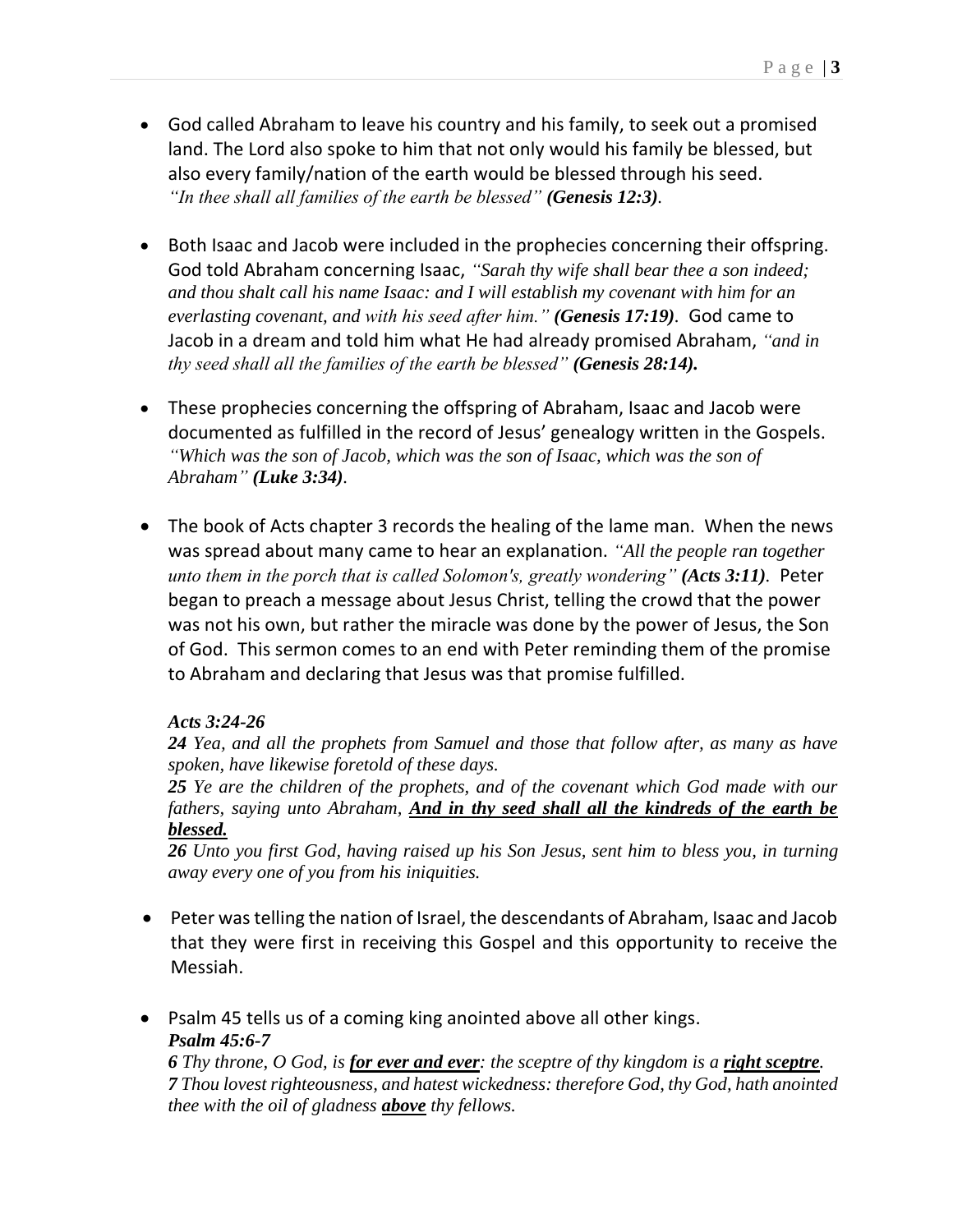• Hebrews 1 begins telling us the fulfillment of Psalm 45.

#### *Hebrews 1:6-8*

*6 And again, when he bringeth in the firstbegotten into the world, he saith, And let all the angels of God worship him. 7 And of the angels he saith, Who maketh his angels spirits, and his ministers a flame of* 

*fire.*

*8 But unto the Son he saith, Thy throne, O God, is for ever and ever: a sceptre of righteousness is the sceptre of thy kingdom.*

• Jesus is that Messiah of an eternal reign. That Jesus is the true King with the sceptre of absolute authority. That Jesus is the King above all kings!

#### **Jesus was Begotten in the Flesh**

*Psalm 90:2 Before the mountains were brought forth, or ever thou hadst formed the earth and the world, even from everlasting to everlasting, thou art God.*

- The Spirit of God has no beginning and no ending. God was not begotten. This is nowhere noted in Scripture. Creation and humanity have a beginning and an ending. Divinity has no beginning and no ending. Divinity cannot be begotten or die. Jesus as a man was begotten in the flesh and became the Son of God. As God there never was a yesterday or past time to Him, nor a tomorrow or future time. As a man, Jesus experienced time; past, present and future.
- Five times in Scripture records Jesus as the "only-begotten". *John 1:14, John 1:18, John 3:16, John 3:18,* and *1 John 4:9.*  Thayer's Greek Lexicon defines this as *"single of its kind, only, used of only sons or daughters (viewed in relation to their parents)."*
- Jesus was conceived in the womb of the virgin Mary overshadowed by the Holy Spirit. Jesus is the only one uniquely possessing fully both human and divine nature. Jesus pre-existed as the Spirit of God before He was begotten in flesh.
- The term "Son" refers to his humanity which began at the incarnation of Jesus. There was much contention from the leaders of Israel that Jesus was not who he said He was, but there is no confusion of what they were asking, *"I adjure thee by the living God, that thou tell us whether thou be the Christ, the Son of God" (Matthew 23:63).* They wanted to know if Jesus who was born of a woman was claiming to be divinity. They were not asking whether He was the second person in a trinity.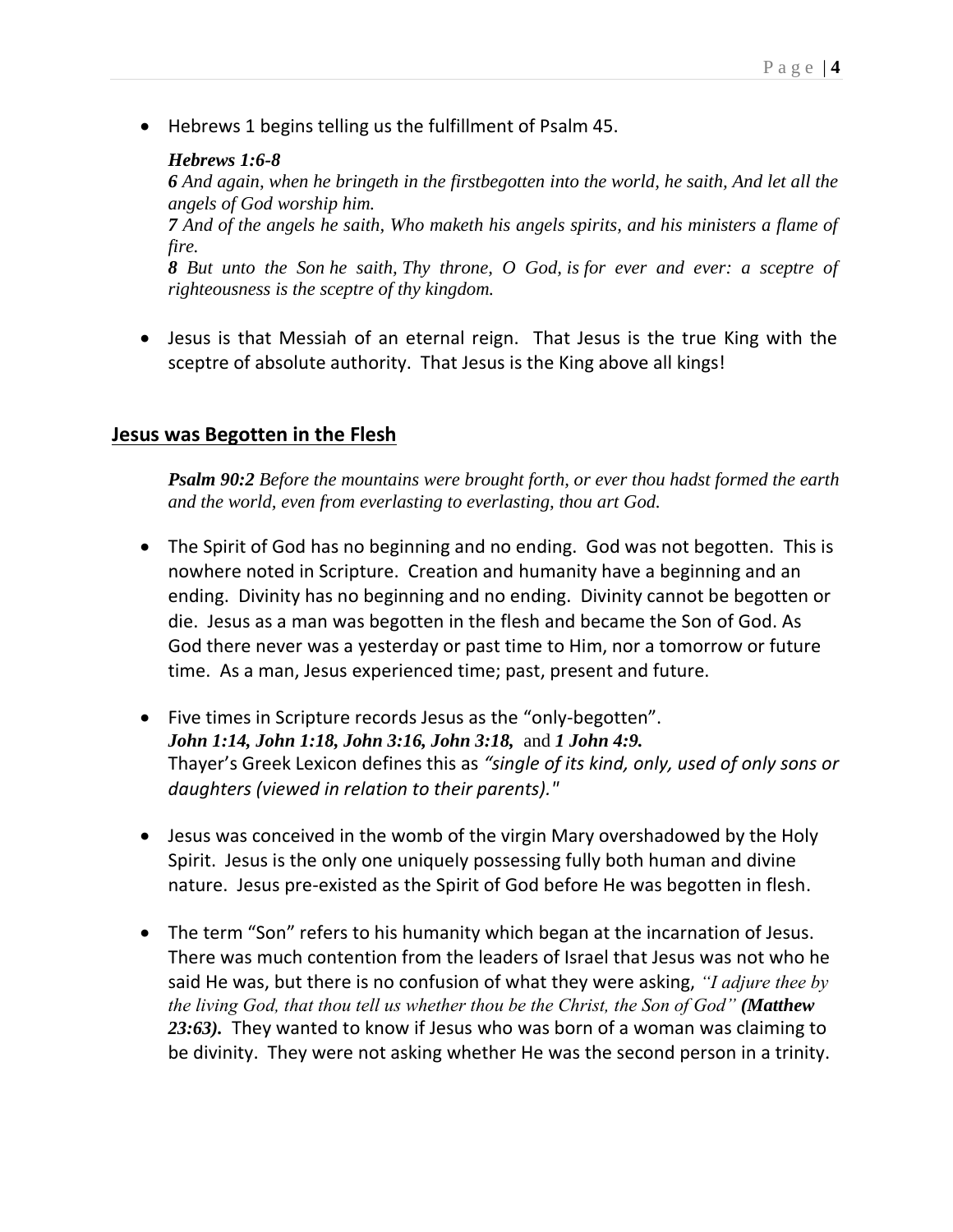Hebrews 1 tells us Jesus is the begotten of the Father and leads us to an understanding of Old Testament prophecy.

*[Heb 1:5](verseid:58.1.5) For unto which of the angels said he at any time, Thou art my Son, this day have I begotten thee? And again, I will be to him a Father, and he shall be to me a Son?*

*[Heb 1:6](verseid:58.1.6) And again, when he bringeth in the first begotten into the world, he saith, And let all the angels of God worship him.*

*Psalm 89:27 Also I will make him my firstborn, higher than the kings of the earth.*

*The JESUS is the Begotten Son of God, King above all kings and Lord of Lords. This is why the New Testament is so purposeful to teach us Jesus is the Son of God.* 

### **Jesus Christ – The Only Foundation of the Church**

• The foundation of the Church is Jesus Christ. This is why we must study Scripture concerning His sonship.

*I Corinthians 3:11 For other foundation can no man lay than that is laid, which is Jesus Christ.*

- The four gospels proclaim the fulfillment of this coming of Messiah, but they also record the rejection of the Messiah. As you begin to study the New Testament you will find a deception so great that a majority of doctrine preached and taught in the New Testament is a response to it.
- The Rejection of Jesus Christ is addressed over and over throughout the New Testament. Since the origination of the Nicene Creed the subject of the sonship of Christ has been twisted from proving He is the Messiah to declaring He is the second person in the Trinity.
- Paul said the church was the built upon the foundation of the apostles and prophets. The revelation they had, the gospel they preached, the truths they declared. This truth was the understanding of who Jesus is.

*Ephesians 2:20 And are built upon the foundation of the apostles and prophets, Jesus Christ himself being the chief corner stone.*